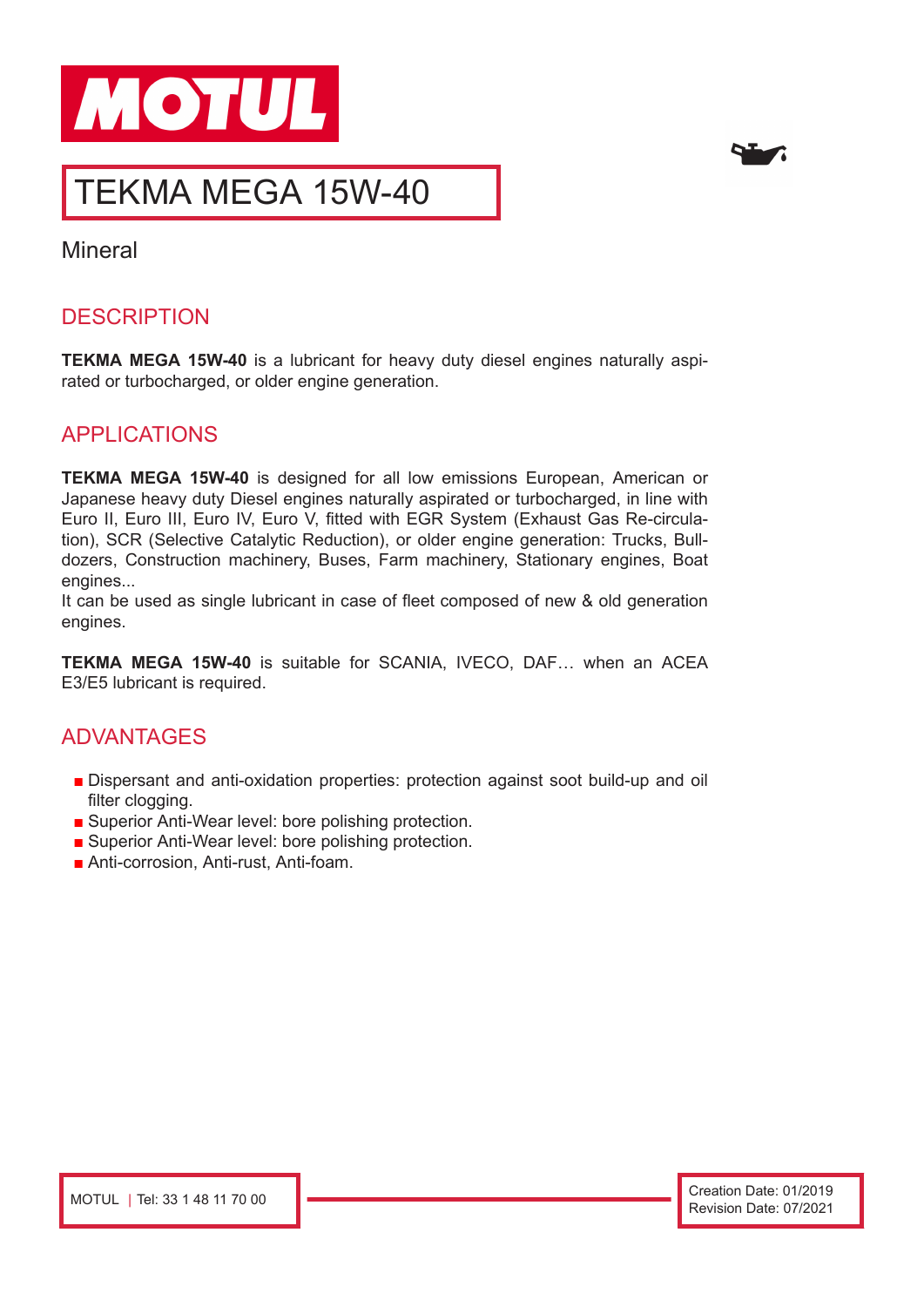

# TECHNICAL CHARACTERISTICS



| <b>CHARACTERISTICS</b>                          | <b>METHOD</b>     | TEKMA MEGA 15W-40   |
|-------------------------------------------------|-------------------|---------------------|
| Color                                           | Visual            | <b>Light Amber</b>  |
| Viscosity grade                                 | <b>SAE J 300</b>  | 15W-40              |
| Density at $20^{\circ}$ C (68 $^{\circ}$ F)     | <b>ASTM D1298</b> | 0.868               |
| Viscosity at $40^{\circ}$ C (104 $^{\circ}$ F)  | ASTM D445         | 104.2 $mm^2/s$      |
| Viscosity at $100^{\circ}$ C (212 $^{\circ}$ F) | ASTM D445         | 14.7 $mm2/s$        |
| <b>Viscosity Index</b>                          | <b>ASTM D2270</b> | 146.0               |
| Pour point                                      | <b>ASTM D97</b>   | -39.0 °C / -38.0 °F |
| <b>TBN</b>                                      | ASTM D2896        | 10.5 mg $KOH/g$     |
| pH                                              | <b>SAE J 300</b>  | 0.0                 |
| Flash point                                     | ASTM D92          | 236.0 °C / 457.0 °F |

# STANDARDS / APPROVALS / PERFORMANCE LEVEL

**TEKMA MEGA 15W-40** meets the following standards:

- ACEA E7 (Replaces E5 and E3)
- API CI-4 / CH-4

-

**TEKMA MEGA 15W-40** received approvals from:

- MACK EO-N
- MERCEDES-BENZ MB-Approval 228.3
- RENAULT TRUCKS RVI RLD-2
- VOLVO VDS-3

**TEKMA MEGA 15W-40** meets or exceeds the most common specifications and OEM requirements:

- CUMMINS CES 20078
- GLOBAL DHD-1
- MTU Type 2
- MAN 3275
- DETROIT DIESEL DDC 93K215
- KAMAZ approval for EURO III, EURO IV, EURO V ecological classes
- CATERPILLAR ECF-1a